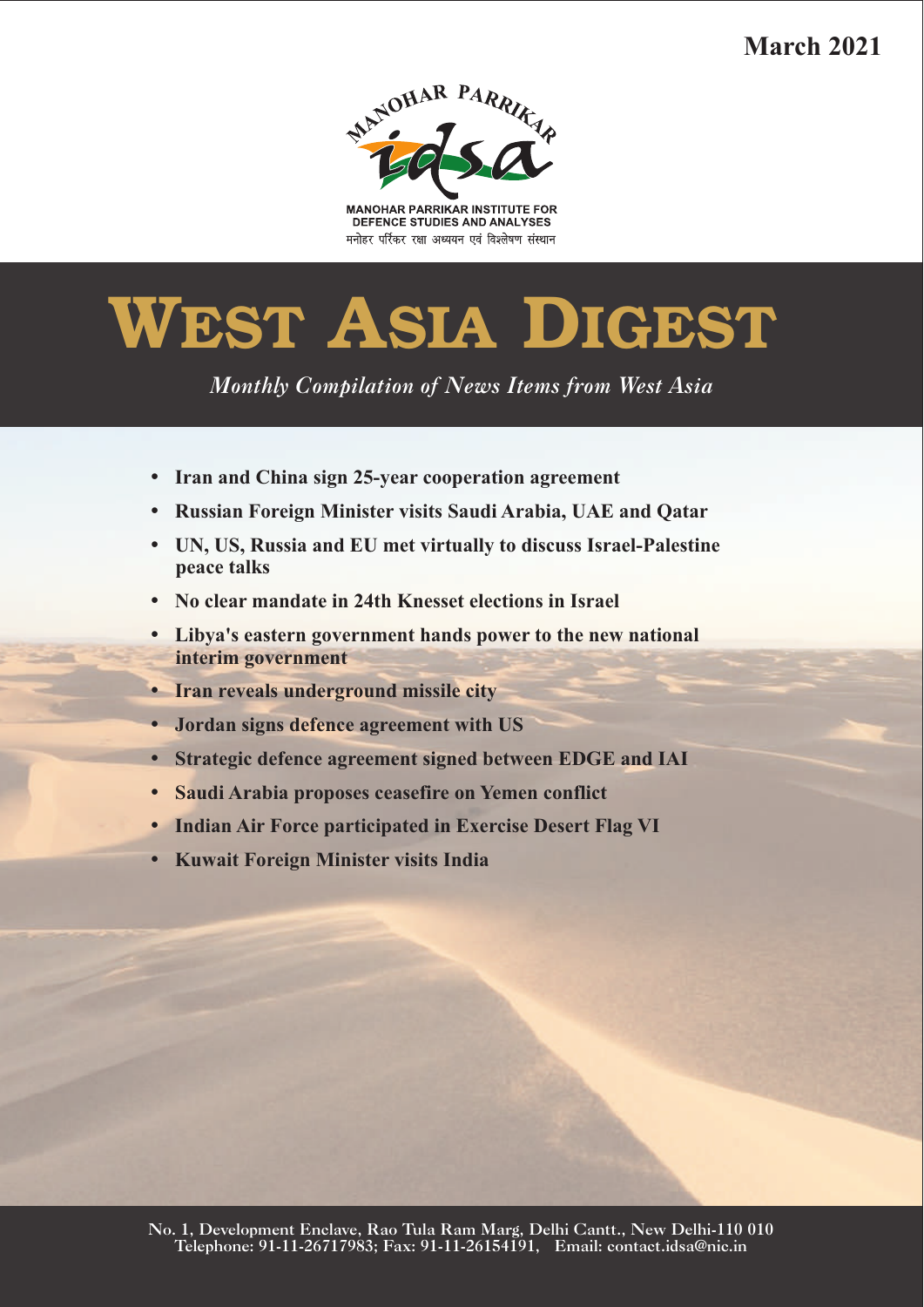## **Iran and China sign 25-year cooperation agreement**

Iran and China signed a 25-year cooperation agreement to further deepen their engagements during the visit of Chinese Foreign Minister Wang Yi to Tehran. Details of the deal were not disclosed but it is reported that the agreement focuses on cooperation in areas such as energy, trade, banking, telecommunication, infrastructure, and military as well as maritime projects – further boosting Iran's role in China's Belt and Road initiative. The agreement is likely to strengthen Iran-China relations as it will attract more Chinese investments to Iran. Strategically, China and Iran strengthening cooperation in key areas sends a clear message to the US at a time when the latter is mulling over options to engaging Iran over the nuclear deal.

## **Russian Foreign Minister visits Saudi Arabia, UAE and Qatar**

Russian Foreign Minister Sergey Lavrov visited Saudi Arabia, UAE and Qatar. In Riyadh Lavrov met with Saudi Crown Prince Mohammed bin Salman and discussed the areas of joint cooperation and ways to further develop them in various fields. The two countries also discussed efforts to enhance security and stability in a number of regional and international developments while focusing on the issues of common concern. During his visit to the UAE, Lavrov told his counterpart that it was an opportune time for both countries to enhance their cooperation in the economic, high-tech and security levels. He emphasised that Iran issue needs to be dealt separately and other issues of concern should not be clubbed irrespective of their gravity. Lavrov stated that Russia welcomes the US drive towards rejoining 2015 nuclear accord with Tehran. He also said that Russia is willing to work with the UAE to help solve the Palestinian-Israeli conflict. In Doha, Lavrov met with the Qatari Amir Sheikh Tamim and discussed ways to enhance bilateral ties in economy, investment, industry and energy. Both the leaders also focused on the prominent regional and international developments.

#### **UN, US, Russia and EU met virtually to discuss Israel-Palestine peace talks**

To discuss ways to bring the long-stalled Israel-Palestinian peace talks on track, the UN, US, Russia and the European Union met virtually on March 23, 2021. During the meeting, all the four mediators, known as the Quartet, were of the opinion that meaningful negotiations should be initiated to reach a two-state solution. The meeting also discussed various substantial steps to advance "freedom, security and prosperity for Palestinians and Israelis". India appreciated the efforts of the Quartet and other countries to resume the direct negotiations between Israel and Palestine and has expressed willingness to contribute constructively towards long-lasting peace between the two parties.

#### **No clear mandate in 24th Knesset elections in Israel**

Israel's 24th Knesset elections has ended with inconclusive results. To be able to form the government any party with or without its allies should secure 61 seats in the Knesset. While Benjamin Netanyahu led Likud secured the highest number of seats in this election, pro-Netanyahu coalition won 52 seats. On the other hand, the Anti-Netanyahu coalition secured 57 Seats, thus rendering the small parties such as Yamina and Ra'am important in forming a government as a coalition. Furthermore, the dissatisfaction of the Israeli populace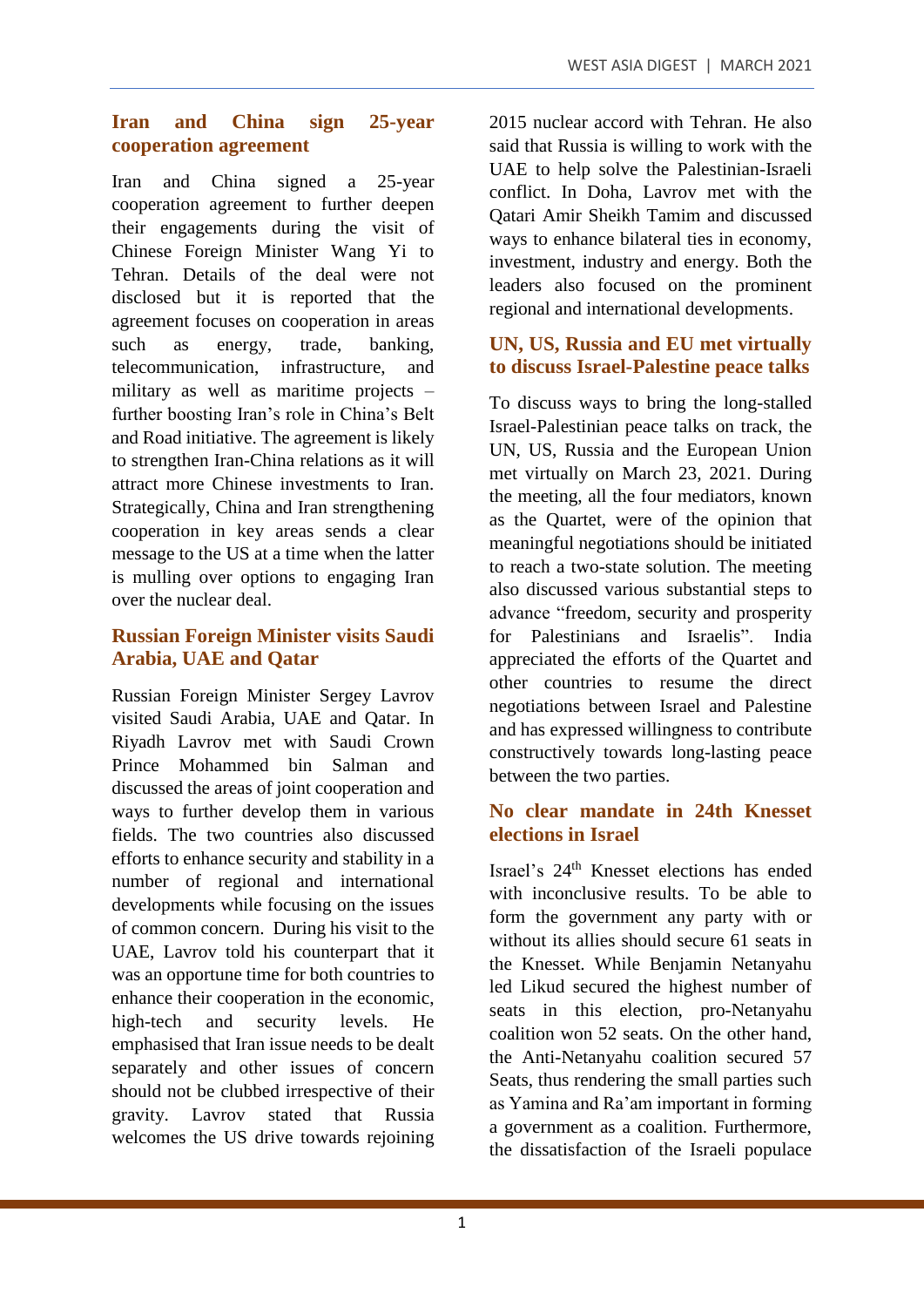with Netanyahu resulted in Likud securing 30 seats this time as against 36 in the last election. The emergence of Gideon Sa'ar's New Hope Party, a breakaway of Likud, has also led to a decline in Likud's seats.

#### **Libya's eastern government hands power to the new national interim government**

The eastern government in Libya based in Tobruk that has been controlling eastern Libya during the country's civil war has handed power over to the new interim national unity government called as Government of National Unity (GNU) led by Prime Minister Abdul Hamid Dbeibah. The new interim government has now been tasked with steering the country through an election in December 2021.

#### **Iran reveals underground missile city**

Iran's Islamic Revolutionary Guards Corps (IRGC) unveiled a 'missile city' armed with cruise and ballistic weapons. Inside the underground facility, IRGC has stored advanced munitions including scores of missiles lined up along concrete walls. The IRGC officials stated that the missile city hosts electronic warfare equipment including radar, monitoring devices, simulation and disruption systems. IRGC claims that the new missiles and launch equipment had been designed and manufactured by Iran's defense ministry, military companies and IRGC naval research organisation.

#### **Jordan signs defence agreement with US**

Jordan has signed a defence agreement with the US that permits free entry to US forces, aircrafts and military vehicles in the kingdom's territory. Jordanian Foreign Minister, Ayman Safadi stated in the parliament that the agreement was "the fruit of long negotiations". At the same time, he clarified that the agreement does not permit the US forces to carry out combat actions within the kingdom, but limits it to training and counter-terror cooperation and does not affect the kingdom's sovereignty in any form. He further underlined that "the agreement aims to frame defence cooperation and reinforce US' support for defence programs and the kingdom's security and stability through military training and equipment".

#### **Strategic defence agreement signed between EDGE and IAI**

EDGE, the UAE's advanced technology group for defence and Israel Aerospace Industries (IAI), the Israel's major aerospace and aviation manufacturer agreed on an MoU to develop an advanced Counter-Unmanned Aircraft System (C-UAS) tailored to the UAE market. EDGE is leveraging its subsidiary, SIGN4L, a leading provider of electronic warfare services and solutions for national security, to collaborate with the IAI. IAI's proven C-UAS solutions are applied around the world to detect, identify and intercept a broad range of threats. It comprises advanced 3D radar, COMINT (communications intelligence), and Electro-Optic technologies that are integrated into a unified command and the control system, and is fully autonomous requiring no human intervention. It applies a series of countermeasures, ranging from soft-kill solutions such as spoofing and jamming, to hard-kill capabilities such as lasers and electromagnetic pulses, based on the level of threat and targeted operating environment. The agreement is in line with the Abraham Accords and the UAE's newly-established cooperation with Israel and serves as a stepping-stone for further business and strategic alliances between the two countries.